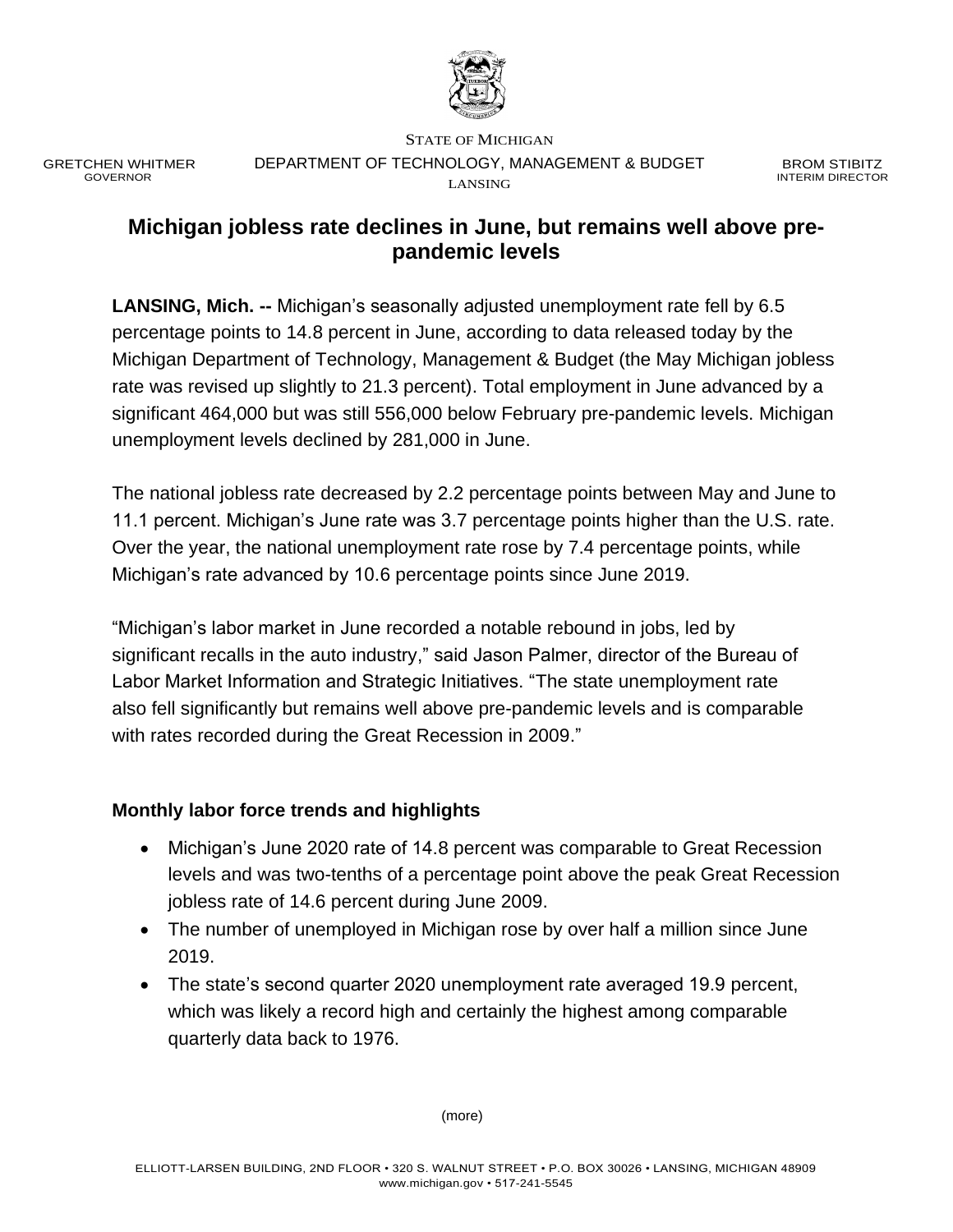# **Michigan Labor Force Estimates**

Seasonally Adjusted

(Data in Thousands)

|                      | June  | May   | June  | Over the Month |            | Over the Year  |            |
|----------------------|-------|-------|-------|----------------|------------|----------------|------------|
|                      | 2020  | 2020  | 2019  |                |            |                |            |
|                      |       |       |       | <b>Numeric</b> | Percent    | <b>Numeric</b> | Percent    |
| Civilian Labor Force | 4,946 | 4,763 | 4.931 | 183            | 3.8%       | 15             | 0.3%       |
| Employment           | 4,214 | 3,750 | 4.725 | 464            | 12.4%      | $-511$         | $-10.8%$   |
| Unemployment         | 732   | 1,013 | 207   | $-281$         | $-27.7%$   | 525            | 253.6%     |
| Rate (Percent)       | 14.8  | 21.3  | 4.2   | <b>XXX</b>     | <b>XXX</b> | <b>XXX</b>     | <b>XXX</b> |

## **Detroit metropolitan area's jobless rate falls in June**

After the very sharp jobless rate advances in April and May, the Detroit-Warren-Dearborn Metropolitan Statistical Area's (MSA) seasonally adjusted unemployment rate moved down by 5.5 percentage points in June to 17.7 percent. Employment rose by 197,000 while unemployment fell by 88,000. The Detroit MSA workforce advanced by 109,000 over the month.

The Detroit metro area unemployment rate jumped sharply by 13.3 percentage points over the year. Total employment tumbled by 376,000 and unemployment expanded by 267,000, resulting in a net labor force cut of 109,000 since June 2019.

## **Detroit-Warren-Dearborn MSA Labor Force Estimates**

Seasonally Adjusted (Data in Thousands)

|  | Over the Month    | June   May   June  |  |
|--|-------------------|--------------------|--|
|  |                   | 2020   2020   2019 |  |
|  | Numeric   Percent |                    |  |

|                      | June  | May   | June  | Over the Month |            | Over the Year |            |
|----------------------|-------|-------|-------|----------------|------------|---------------|------------|
|                      | 2020  | 2020  | 2019  |                |            |               |            |
|                      |       |       |       | <b>Numeric</b> | Percent    |               |            |
| Civilian Labor Force | 2.049 | 1,940 | 2.158 | 109            | 5.6%       | $-109$        | $-5.1%$    |
| Employment           | 1,686 | 1,489 | 2,062 | 197            | 13.2%      | $-376$        | $-18.2%$   |
| Unemployment         | 363   | 451   | 96    | $-88$          | $-19.5%$   | 267           | 278.1%     |
| Rate (Percent)       | 17.7  | 23.2  | 4.4   | <b>XXX</b>     | <b>XXX</b> | <b>XXX</b>    | <b>XXX</b> |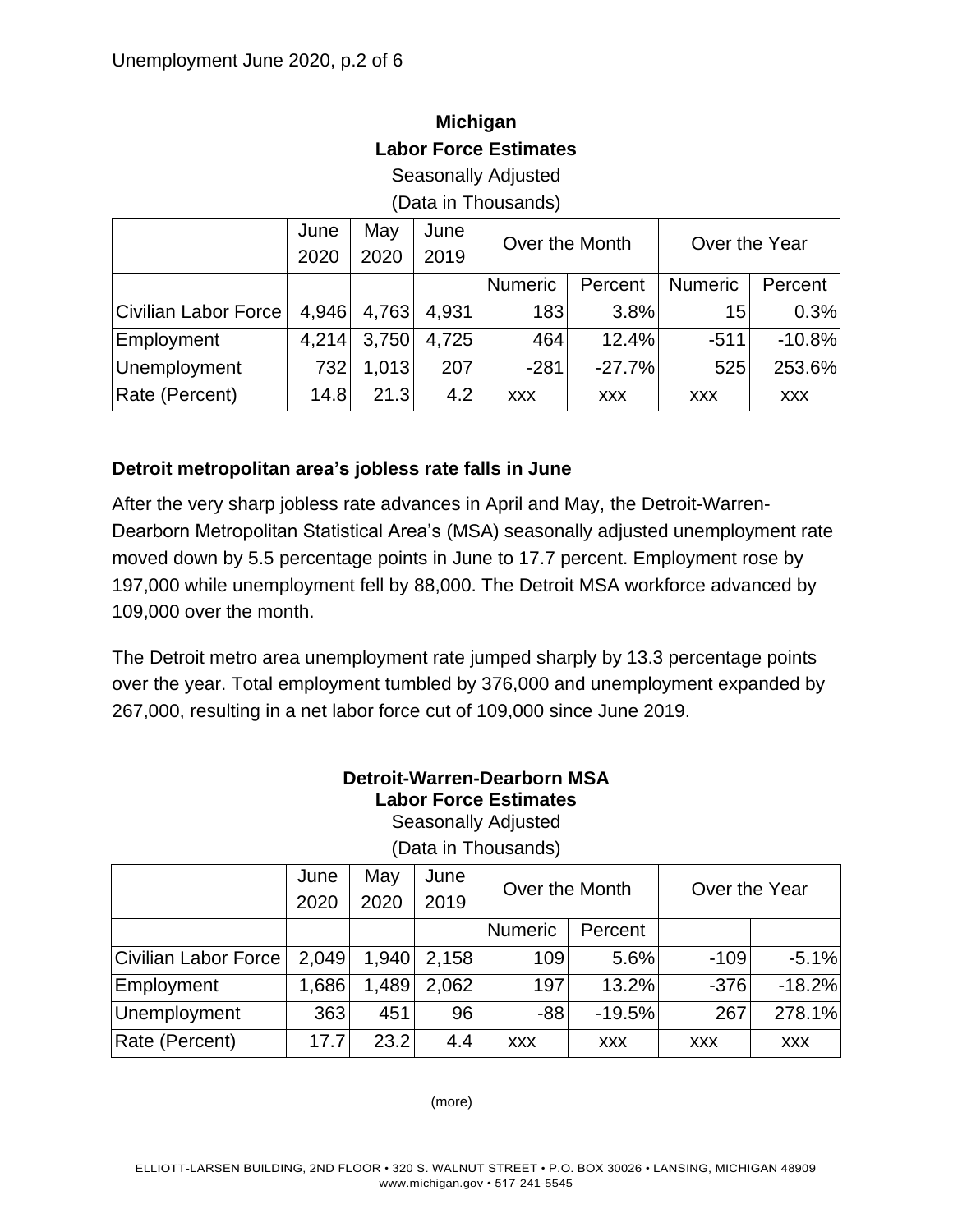## **June recalls push Michigan jobs higher in June**

The monthly survey of employers indicated that seasonally adjusted jobs in Michigan continued to partially rebound, moving up significantly in June by 290,000. Over the past two months, payroll job recalls in the state have totaled 460,000, but jobs remain 600,000 below pre-pandemic February levels.

Job gains were seen in nearly all major industry sectors. The largest Michigan numeric industry employment advances were recorded in manufacturing (+79,000), due primarily to recalls in the auto sector, and leisure and hospitality (+50,000), as restaurants began to partially re-open in the state.

### **Industry employment trends and highlights**

- Since June 2019, Michigan payroll employment plunged significantly by 569,000, or 12.8 percent.
- The state's information sector was the only major industry to exhibit no employment advance over the month.
- On a percentage basis, Michigan's leisure and hospitality sector displayed the largest over-the-month employment gain, but this industry remains the hardest hit with the highest over-the-year payroll job reduction (-44.0 percent).
- All major Michigan industries demonstrated employment declines since June 2019.
- Michigan's second quarter 2020 payroll job count of 3,611,000 was 834,000 below the state's first quarter level of 4,445,000.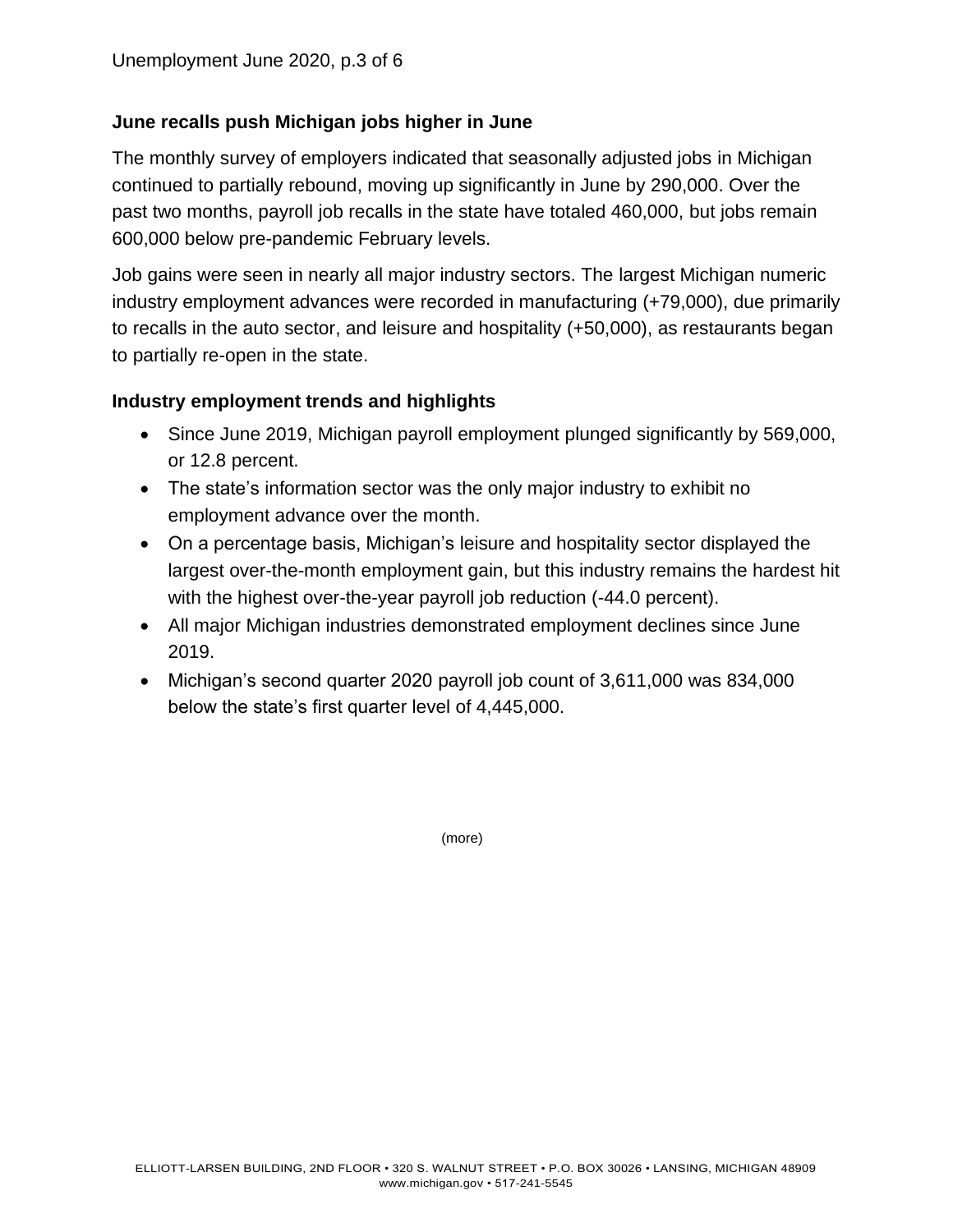# **Michigan Payroll Employment Estimates**

Seasonally Adjusted

(Data in Thousands)

|                                                   | June** | May*  | June           | Over the<br>Month*** |         | Over the Year *** |          |
|---------------------------------------------------|--------|-------|----------------|----------------------|---------|-------------------|----------|
|                                                   | 2020   | 2020  | 2019           |                      |         |                   |          |
|                                                   |        |       |                | Numeric              | Percent | Numeric           | Percent  |
| <b>Total Nonfarm Payroll</b><br>Jobs              | 3,861  | 3,572 | 4,430          | 290                  | 8.1%    | $-569$            | $-12.8%$ |
| <b>Natural Resources</b><br>and Mining            | 6      | 6     | $\overline{7}$ | $\overline{0}$       | 5.3%    | $-1$              | $-17.8%$ |
| Construction                                      | 168    | 149   | 172            | 19                   | 12.8%   | $-5$              | $-2.8%$  |
| Manufacturing                                     | 555    | 476   | 629            | 79                   | 16.5%   | $-74$             | $-11.8%$ |
| Transportation<br>Equipment                       | 168    | 106   | 190            | 61                   | 57.4%   | $-23$             | $-11.8$  |
| Trade,<br>Transportation, and<br><b>Utilities</b> | 738    | 689   | 794            | 49                   | 7.1%    | $-56$             | $-7.0%$  |
| <b>Retail Trade</b>                               | 427    | 392   | 464            | 35                   | 8.8%    | $-37$             | $-7.9%$  |
| Information                                       | 50     | 51    | 55             | $\overline{0}$       | $-0.4%$ | $-5$              | $-8.9%$  |
| <b>Financial Activities</b>                       | 220    | 218   | 224            | 3                    | 1.2%    | $-4$              | $-1.6%$  |
| Professional and<br><b>Business Services</b>      | 564    | 531   | 653            | 33                   | 6.3%    | $-89$             | $-13.6%$ |
| <b>Education and Health</b><br><b>Services</b>    | 615    | 579   | 681            | 37                   | 6.3%    | $-66$             | $-9.7%$  |
| Leisure and<br><b>Hospitality Services</b>        | 244    | 193   | 435            | 50                   | 26.0%   | $-191$            | $-44.0%$ |
| <b>Other Services</b>                             | 133    | 116   | 167            | 17                   | 14.5%   | $-34$             | $-20.3%$ |
| Government                                        | 569    | 565   | 613            | 3                    | 0.6%    | $-45$             | $-7.3%$  |

\* Revised data for May 2020

\*\* Preliminary data for June 2020

\*\*\* Change calculated using unrounded data